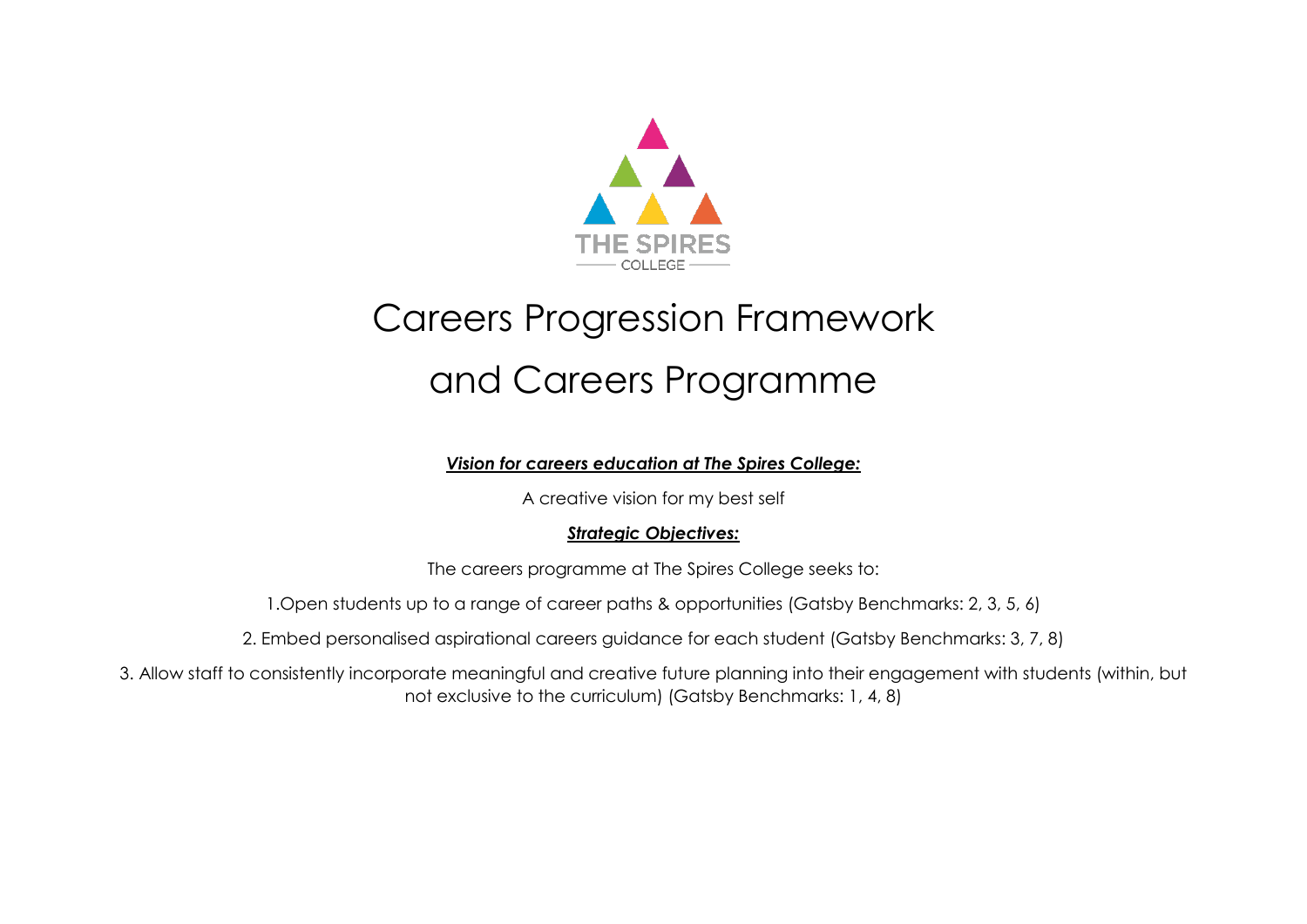## **Progression Framework Overview:**

Careers education at The Spires College will be focused on a key theme each year that will build as students work through the college.



| Year Group                                            | Aim                                                                                                         |
|-------------------------------------------------------|-------------------------------------------------------------------------------------------------------------|
| Year <sub>7</sub>                                     | To raise student awareness of the wide range of careers and pathways available<br>regardless of background. |
| FOCUS:                                                | To develop self-awareness of skill-sets and opportunities for future planning                               |
| <b>INSPIRATION &amp; AWARENESS</b>                    |                                                                                                             |
| ENQUIRY QUESTION(s):<br>Who am I? Who could I become? |                                                                                                             |
|                                                       |                                                                                                             |
| Year <sub>8</sub>                                     | To equip students with information to prepare them to make informed decisions about<br>their GCSE options   |
| FOCUS:                                                |                                                                                                             |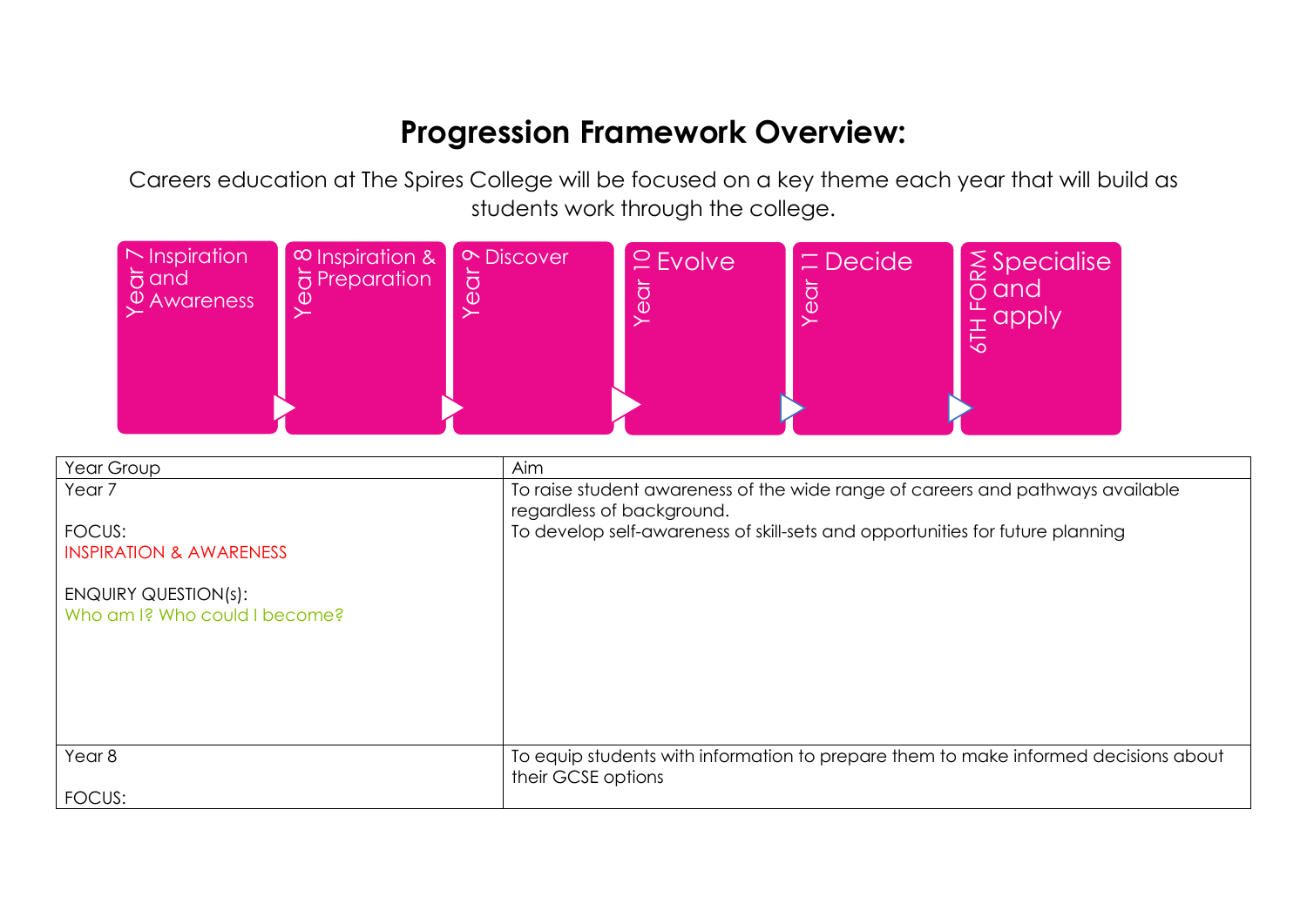| <b>INSPIRATION &amp; PREPARATION</b>         | To reflect on and further develop self-awareness of skill-sets and opportunities for future |
|----------------------------------------------|---------------------------------------------------------------------------------------------|
|                                              | planning                                                                                    |
| <b>ENQUIRY QUESTION(s):</b>                  |                                                                                             |
| Who am I? Who could I become?                |                                                                                             |
| How do I get there?                          |                                                                                             |
| Year 9                                       | Students discover careers and career development                                            |
|                                              | To reflect on and further develop self-awareness of skill-sets and opportunities for future |
| FOCUS:                                       | planning                                                                                    |
| <b>DISCOVER</b>                              |                                                                                             |
|                                              |                                                                                             |
| <b>ENQUIRY QUESTION(s):</b>                  |                                                                                             |
| Where can my subjects and skill-set take me? |                                                                                             |
|                                              |                                                                                             |
| Year 10                                      | Students will develop specific, targeted work-related skills                                |
|                                              |                                                                                             |
| FOCUS:                                       |                                                                                             |
| <b>EVOLVE</b>                                |                                                                                             |
|                                              |                                                                                             |
| <b>ENQUIRY QUESTION(S):</b>                  |                                                                                             |
| How can I sell my best self?                 |                                                                                             |
| Year 11                                      | Students will demonstrate a decisive and proactive attitude to post 16 options              |
|                                              |                                                                                             |
| FOCUS:                                       |                                                                                             |
| <b>DECIDE</b>                                |                                                                                             |
|                                              |                                                                                             |
|                                              |                                                                                             |
| <b>ENQUIRY QUESTION(s):</b>                  |                                                                                             |
| Where am I going?                            |                                                                                             |
| Year 12                                      | Students will identify a range of post 18 options related to their studies                  |
|                                              |                                                                                             |
| FOCUS:                                       |                                                                                             |
| <b>SPECIALISE &amp; APPLY</b>                |                                                                                             |
|                                              |                                                                                             |
| <b>ENQUIRY QUESTION(s):</b>                  |                                                                                             |